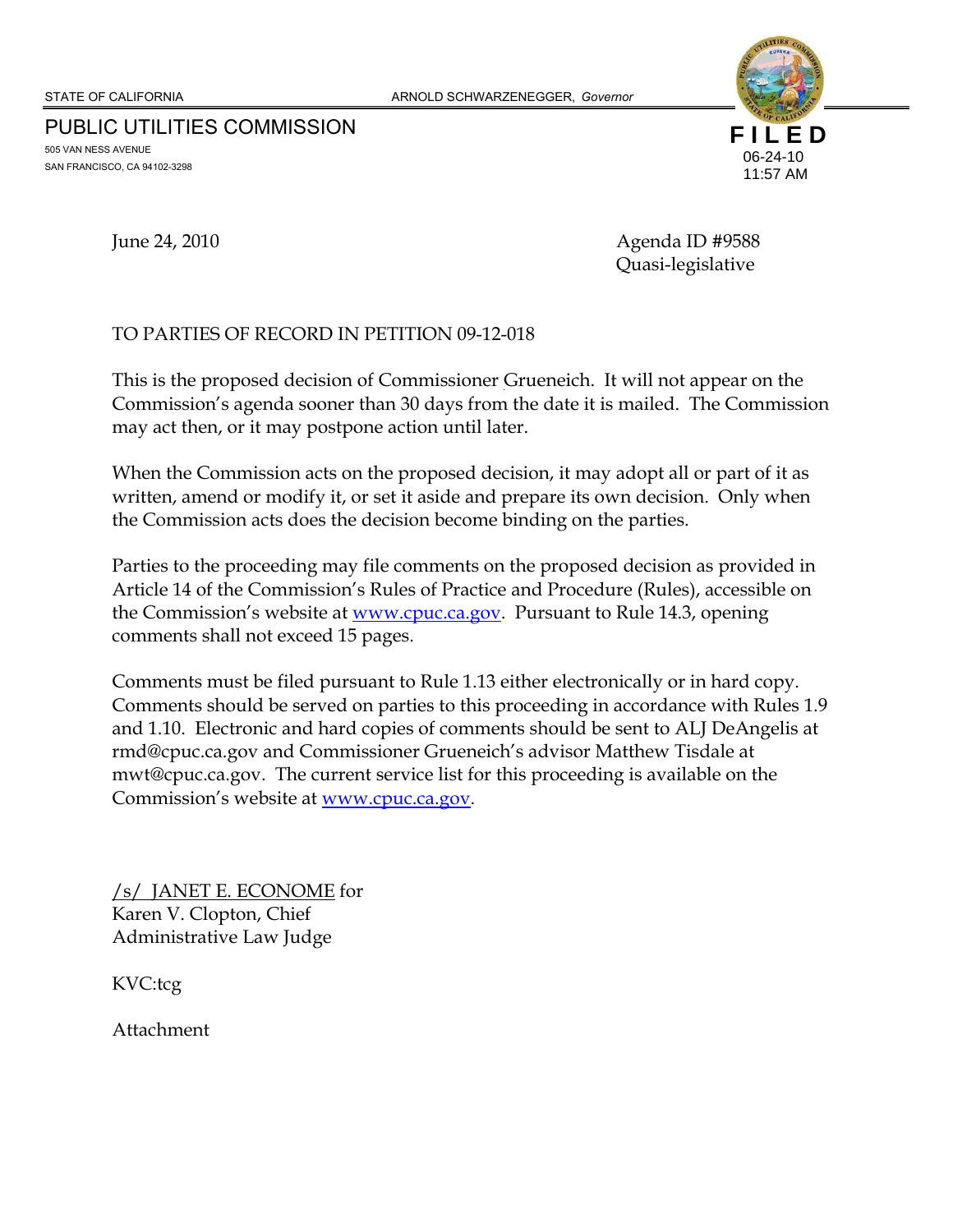# Decision **PROPOSED DECISION OF COMMISSIONER GRUENEICH**  (Mailed 6/24/2010)

## **BEFORE THE PUBLIC UTILITIES COMMISSION OF THE STATE OF CALIFORNIA**

Petition to Adopt, Amend, or Repeal a Regulation Pursuant to Cal. Pub. Util. Code § 1708.5, specifically to Review the Assessment of Surcharges for the Commission's Public Policy Programs with Respect to Prepaid Wireless Services.

Petition 09-12-018 (Filed December 11, 2009)

## **DECISION DENYING PETITION BY VERIZON WIRELESS TO REVIEW THE ASSESSMENT OF SURCHARGES FOR THE COMMISSION'S PUBLIC PURPOSE PROGRAMS WITH RESPECT TO WIRELESS SERVICES**

On December 12, 2009, Verizon Wireless<sup>1</sup> filed a petition pursuant to § 1708.5 of the Pub. Util. Code requesting that, in conjunction with any declaration, ruling or decision that prepaid wireless intrastate telecommunications services are subject to the Commission's jurisdiction, the Commission also determine if the Public Purpose Program surcharges apply to prepaid wireless services and, if so, determine what methods for collecting such

 $\overline{a}$ 

<sup>1</sup> The following entities are doing business as Verizon Wireless in California: Cellco Partnership, California RSA No. 4 Limited Partnership, Fresno MSA Limited Partnership, GTE Mobilnet of California Limited Partnership, GTE Mobilnet of Santa Barbara Limited Partnership, Los Angeles SMSA Limited Partnership, Modoc RSA Limited Partnership, Sacramento Valley Limited Partnership, and Verizon Wireless (VAW) LLC.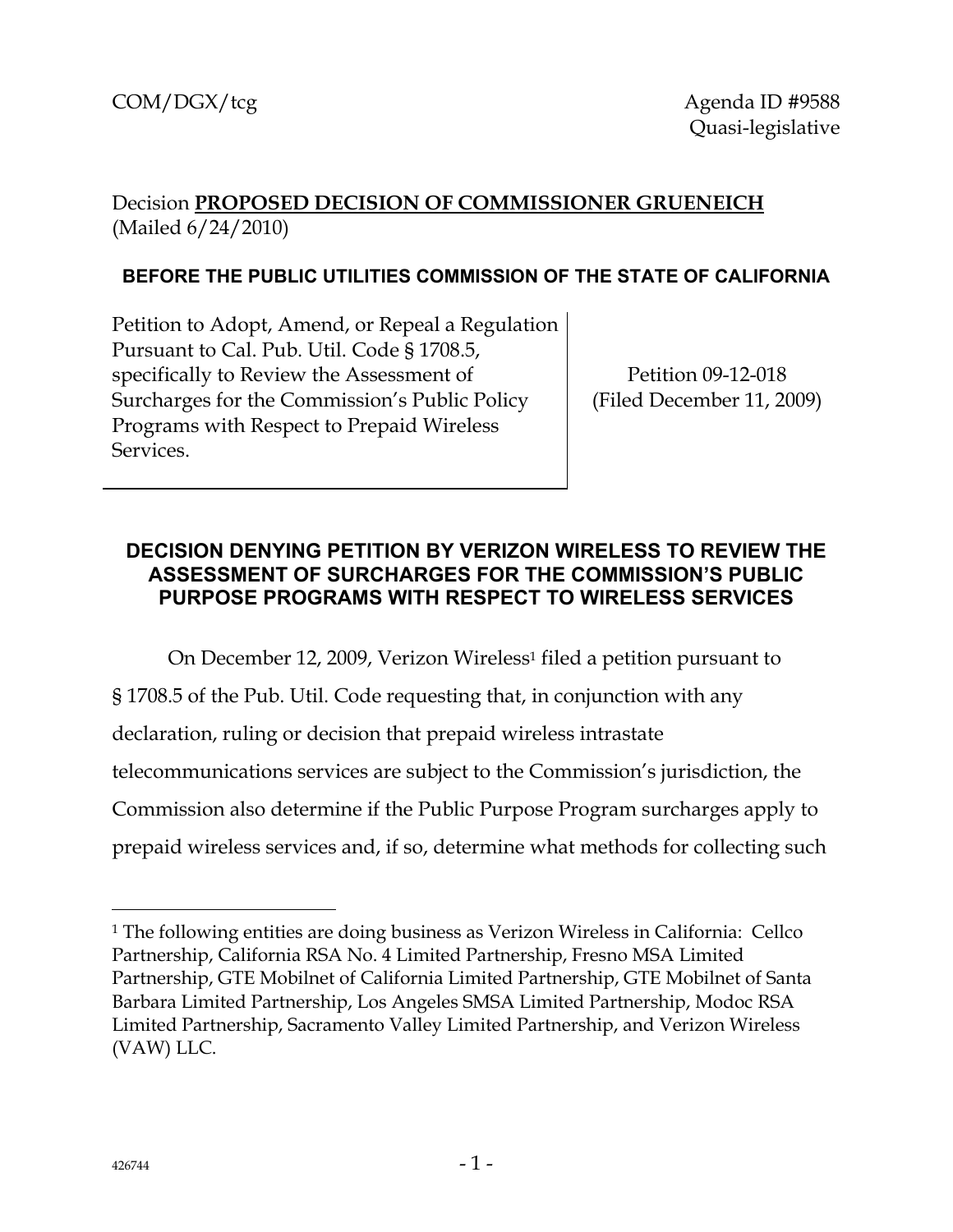surcharges will meet the Commission's requirements for these programs. The Commission intends to issue a rulemaking on its own motion in the near future on topics related to, but broader than, those set forth in the petition of Verizon Wireless. For this reason, the Commission denies without prejudice the petition of Verizon Wireless. This proceeding is closed.

### **Section 1708.5 Petition by Verizon Wireless**

Section 1708.5 of the Pub. Util. Code provides, in pertinent part, as follows:

(a) The commission shall permit interested persons to petition the commission to adopt, amend, or repeal a regulation.

(b)(1) The commission shall consider a petition and, within six months from the date of receipt of the petition, either deny the petition or institute a proceeding to adopt, amend, or repeal the regulation.

As permitted by Pub. Util. Code § 1708.5, Verizon Wireless filed a petition requesting the Commission open a rulemaking to adopt, amend or repeal a regulation. Verizon Wireless filed the petition on December 11, 2009. Specifically, Verizon Wireless requested the Commission initiate a rulemaking to amend General Order 153, Decision (D.) 94-09-065, D.96-10-066 and other relevant decisions to explain how, if at all, Public Purpose Program surcharges (also referred to as the PPP surcharges) should be applied to end-users of prepaid wireless services. (Petition at 10.)

Verizon Wireless noted that, at a minimum, the Commission should review and clarify the application of the Public Purpose Program surcharges referred to as the California Universal Service Fund surcharge (ULTS) (Pub. Util. Code §§ 871-884.5), Deaf and Disabled Telecommunications Equipment and Service Program (DDPT) (Pub. Util. Code § 2881.4), California High Cost Fund-A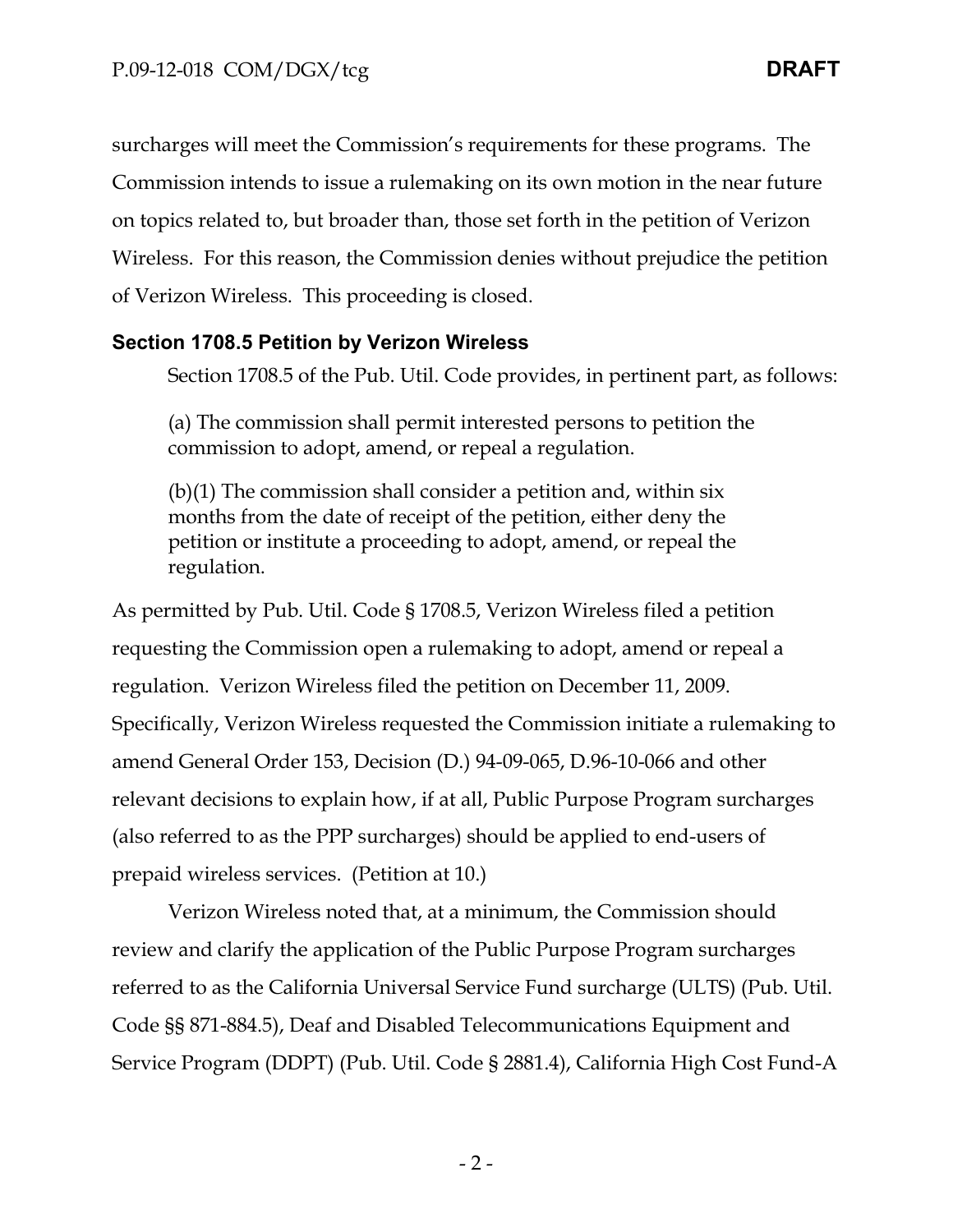$\overline{a}$ 

(HCFA), California High Cost Fund-B (HCFB), California Teleconnect Fund (CTF), and California Advanced Services Fund (CASF). (Petition at 2-3.)

According to Verizon Wireless, the review of these Public Purpose Program surcharges, as applied to prepaid wireless services, is needed because prepaid wireless services represent a growing and significant segment of the mobile services market and the "characteristics of prepaid wireless inherently conflict with the Commission's existing guidelines for imposing the PPP surcharges on intrastate telecommunications service end users, which are based on the presence of an end-user bill and identifiable intrastate service." (Petition at 2 and 4.)

Responses or comments to the petition were filed by the following parties: Calaveras Telephone Company, Cal-Ore Telephone Co., Ducor Telephone Company, Foresthill Telephone Co., Happy Valley Telephone Company, Hornitos Telephone Company, Kerman Telephone Company, Pinnacles Telephone Co., The Ponderosa Telephone Co., Sierra Telephone Company, Inc., The Siskiyou Telephone Company, Volcano Telephone Company, and Winterhaven Telephone Company (collectively "Small LECs"), AT&T Mobility LLC2 and Pacific Bell Telephone Company d/b/a AT&T California (collectively "AT&T"), SureWest Telephone (SureWest), TracFone Wireless, Inc. (TracFone), Disability Rights Advocates (DisabRA), The Utility Reform Network (TURN), and the Division of Ratepayer Advocates (DRA). The position of each of these parties is described below. A prehearing conference was held on March 4, 2010.

<sup>2</sup> AT&T Mobility refers to, collectively, New Cingular Wireless PSC, LLC (U 3060 C), Cagal Cellular Communications Corporation (U 3021 C), Santa Barbara Cellular Systems, Ltd. (U 3015 C), and Visalia Cellular Telephone Company (U 3014 C).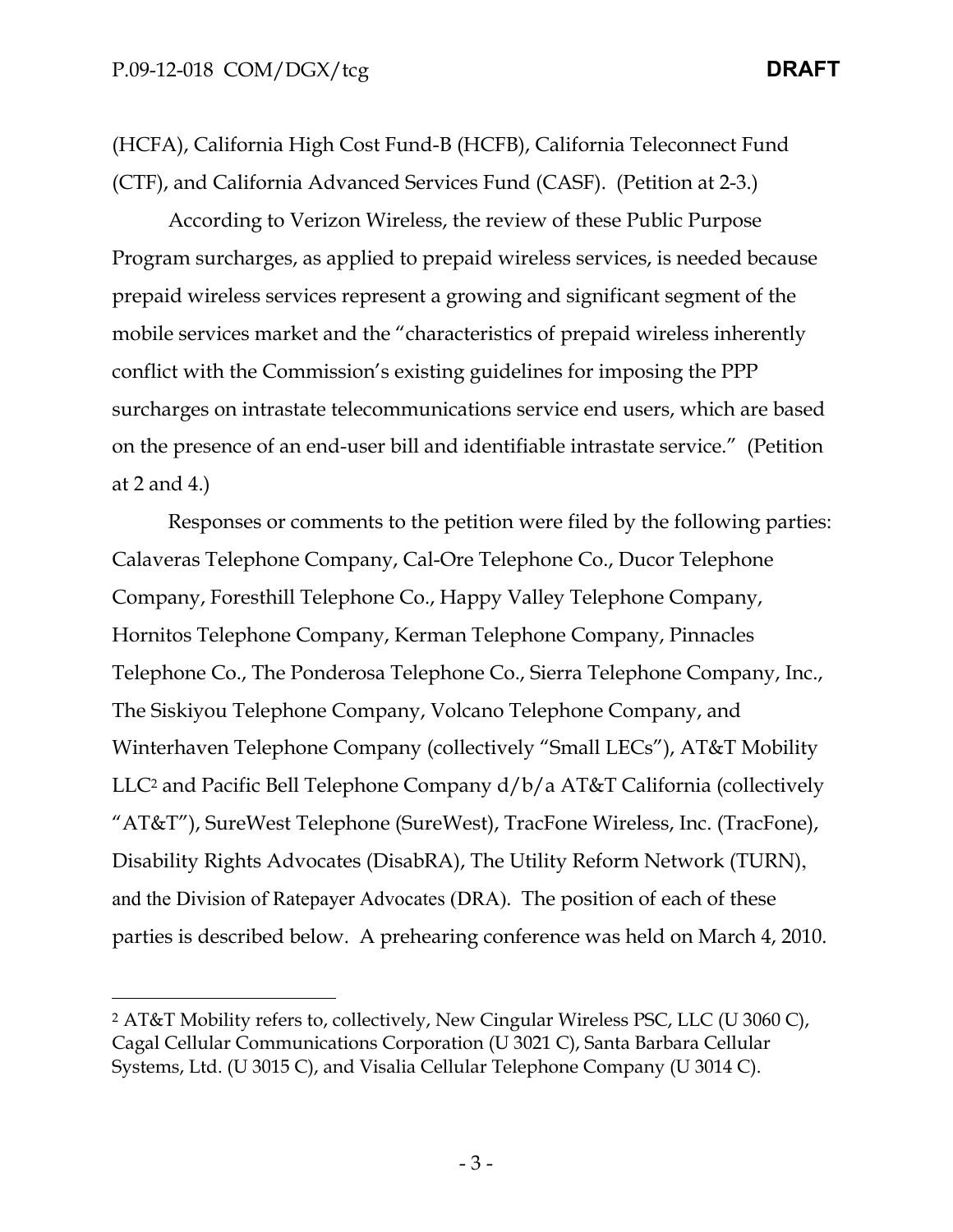During the prehearing conference the petitioner and the parties held a detailed discussion of the issues presented to the Commission for consideration. For the reasons discussed herein, the Commission denies the petition without prejudice. This proceeding is closed.

### **Position of Parties**

-

The Small LECs and SureWest support the issuance of a rulemaking by the Commission to examine only the practical implementation issues identified in the petition but disagree with Verizon Wireless that nearly insurmountable difficulties exist in applying the Public Purpose Program surcharges to prepaid wireless services because of the unique nature of the billing method associated with prepaid services.

AT&T supports Verizon Wireless' petition to the extent it seeks a rulemaking that explores processes for assessing surcharges, on a nondiscriminatory basis with post-paid wireless service, meaning services billed in a traditional manner, from intrastate revenues attributed to prepaid wireless services.

TracFone supports the petition for the specific purpose of determining whether, as a preliminarily matter, the Public Purpose Program surcharges are even applicable to prepaid wireless services. TracFone also makes several arguments in support of its position in a separate Commission proceeding, Investigation  $(I)$  09-12-016,<sup>3</sup> that it is not responsible for unpaid surcharges on its

<sup>3</sup> I.09-12-016, *Order Instituting Investigation on the Commission's own motion into the alleged failure of TracFone Wireless, Inc. (U-4321-C) to collect and remit public purpose program surcharges and user fees on revenue from its sale of intrastate telephone service to California consumers, in violation of the laws, rules and regulations of this State; Order to Show Cause*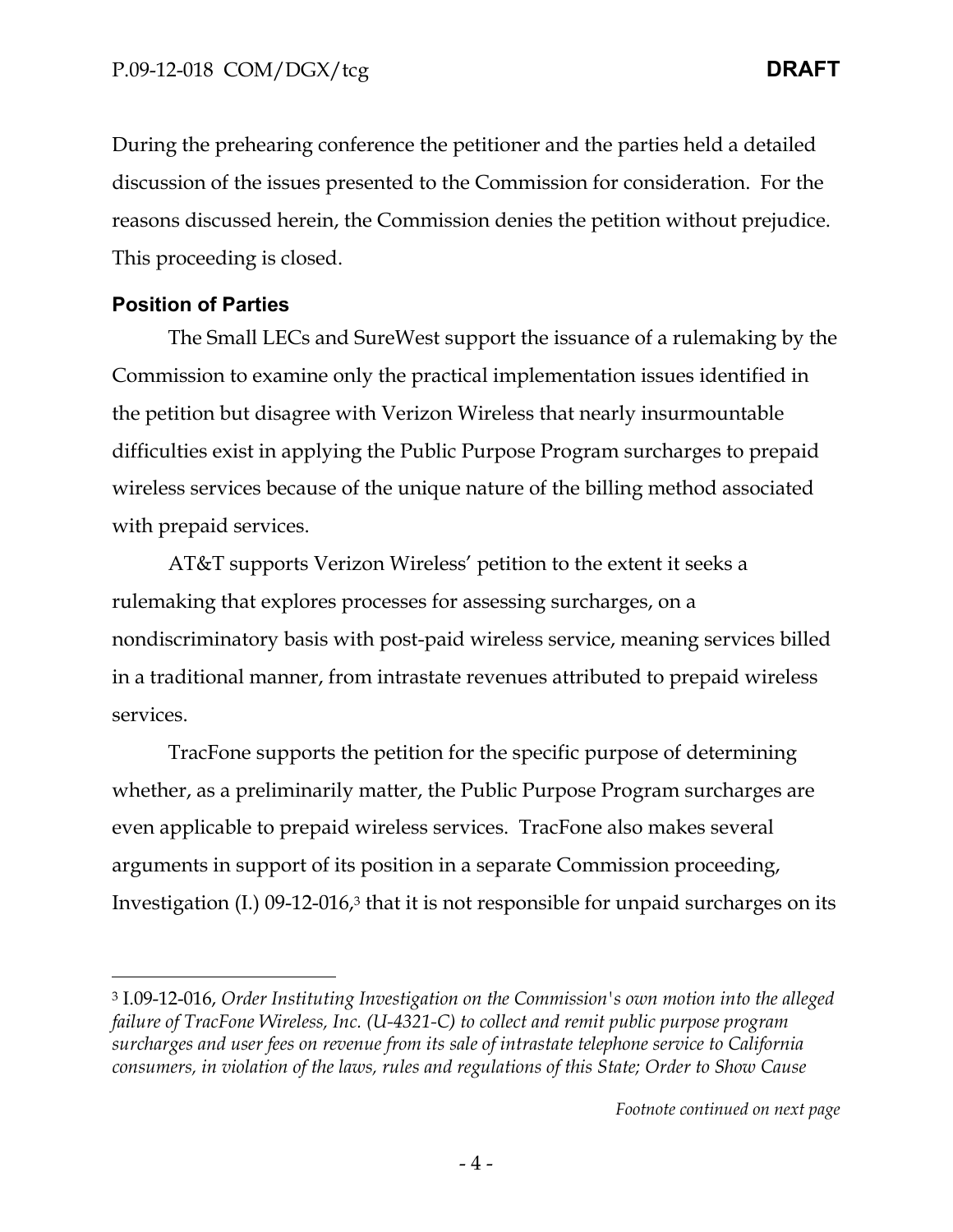$\overline{a}$ 

own prepaid wireless services. We intend to address TracFone's arguments in I.09-12-016. While a scoping memo has not yet been issued in the investigation proceeding, a prehearing conference is scheduled in July 2010 and a scoping memo will follow.

DisabRA and TURN recognize the importance of some of the issues raised in Verizon Wireless' petition, but believe that it is inappropriate to address these issues in isolation when it believes the Commission is already engaged in, what they describe as, a comprehensive review of the Public Purpose Programs in Rulemaking (R.) 06-05-028.4 DisabRA and TURN also separately filed timely notices of intent to claim intervenor compensation pursuant to § 1801 *et. seq.* which demonstrate compliance with certain preliminary requirements needed to request compensation in this proceeding.

DRA urges the Commission to dismiss the petition as unnecessary because, according to the DRA, existing law unambiguously requires all California utility telecommunications carriers, including prepaid wireless service providers, to collect Public Purpose Program surcharges from their customers. As such, DRA contends that the questions posed by the petition are moot.

Several parties also filed reply comments which essentially restated arguments in their initial comments.

*why Respondent should not immediately be ordered to pay all such outstanding sums plus interest, and be subject to penalties for such violations*.

4R.06-05-028, *Rulemaking on the Commission's Own Motion to review the telecommunications policy program.*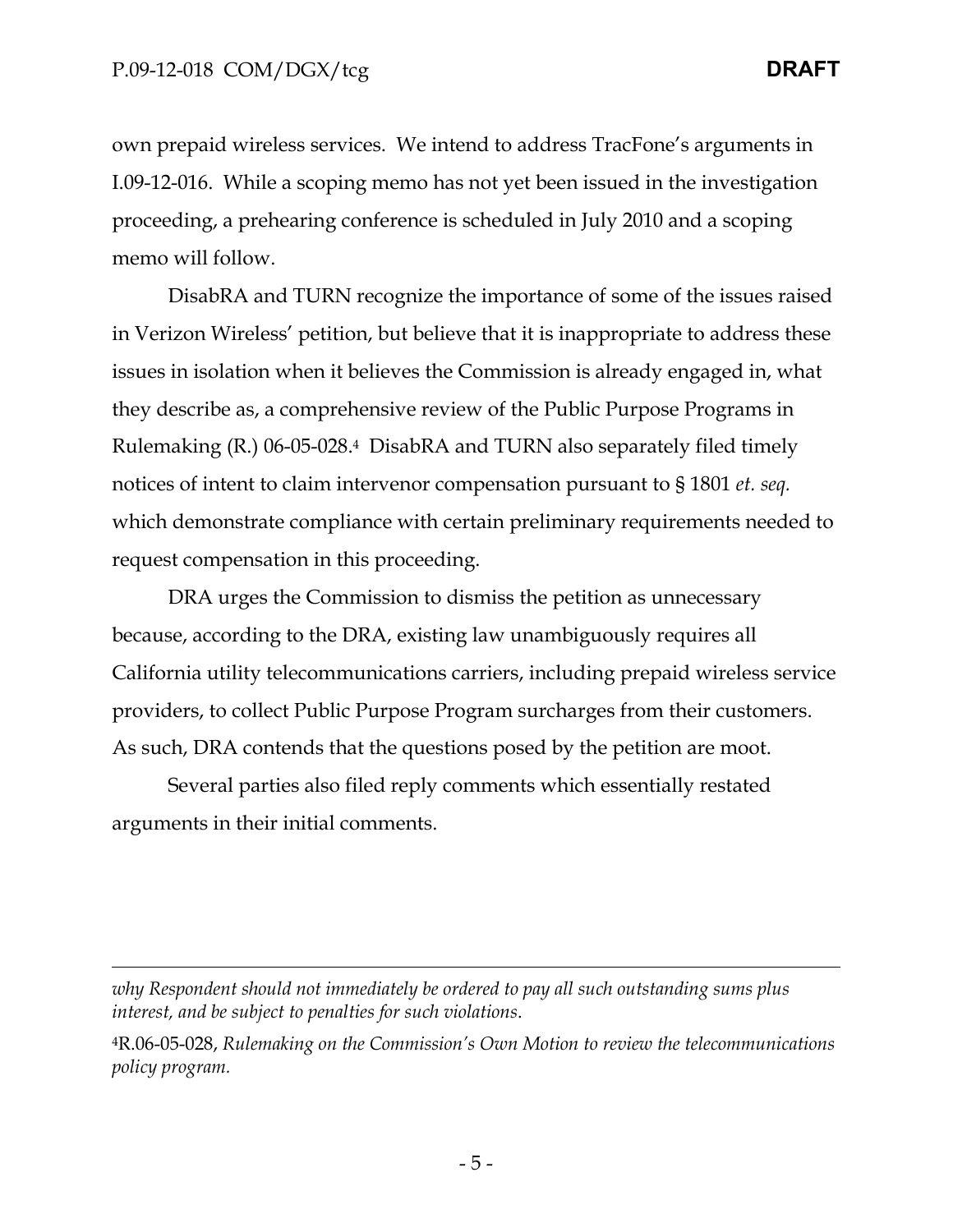#### **Denial of Petition**

We have carefully considered the issues raised by the petition of Verizon Wireless. We have also reviewed the comments filed in support of and in opposition to the petition. We find that broad issues of industry-wide importance exist regarding prepaid wireless services that should be addressed. However, rather than address these issues in a piecemeal fashion, which would result if the petition is granted, we intend to issue a rulemaking on the Commission's own motion that will seek to incorporate the issues presented by the petition into a broader discussion of prepaid wireless service issues. For this reason, we deny the petition without prejudice.

### **Comments on Proposed Decision**

The proposed decision of the Commissioner in this matter was mailed to the parties in accordance with Section 311 of the Public Utilities Code and comments were allowed under Rule 14.3 of the Commission's Rules of Practice and Procedure. Comments were filed on \_\_\_\_\_\_\_\_, and reply comments were filed on  $\rule{1em}{0.15mm}$  by  $\rule{1.15mm}{0.15mm}$ .

### **Assignment of Proceeding**

Dian M. Grueneich is the assigned Commissioner and Regina M. DeAngelis is the assigned ALJ in this proceeding.

### **Finding of Fact**

The Commission intends to issue a rulemaking on its own motion in the near future on topics related to but broader than those set forth in the petition of Verizon Wireless.

### **Conclusion of Law**

Based on the Commission's determination to issue a rulemaking on its own motion in the near future on topics related to but broader than those set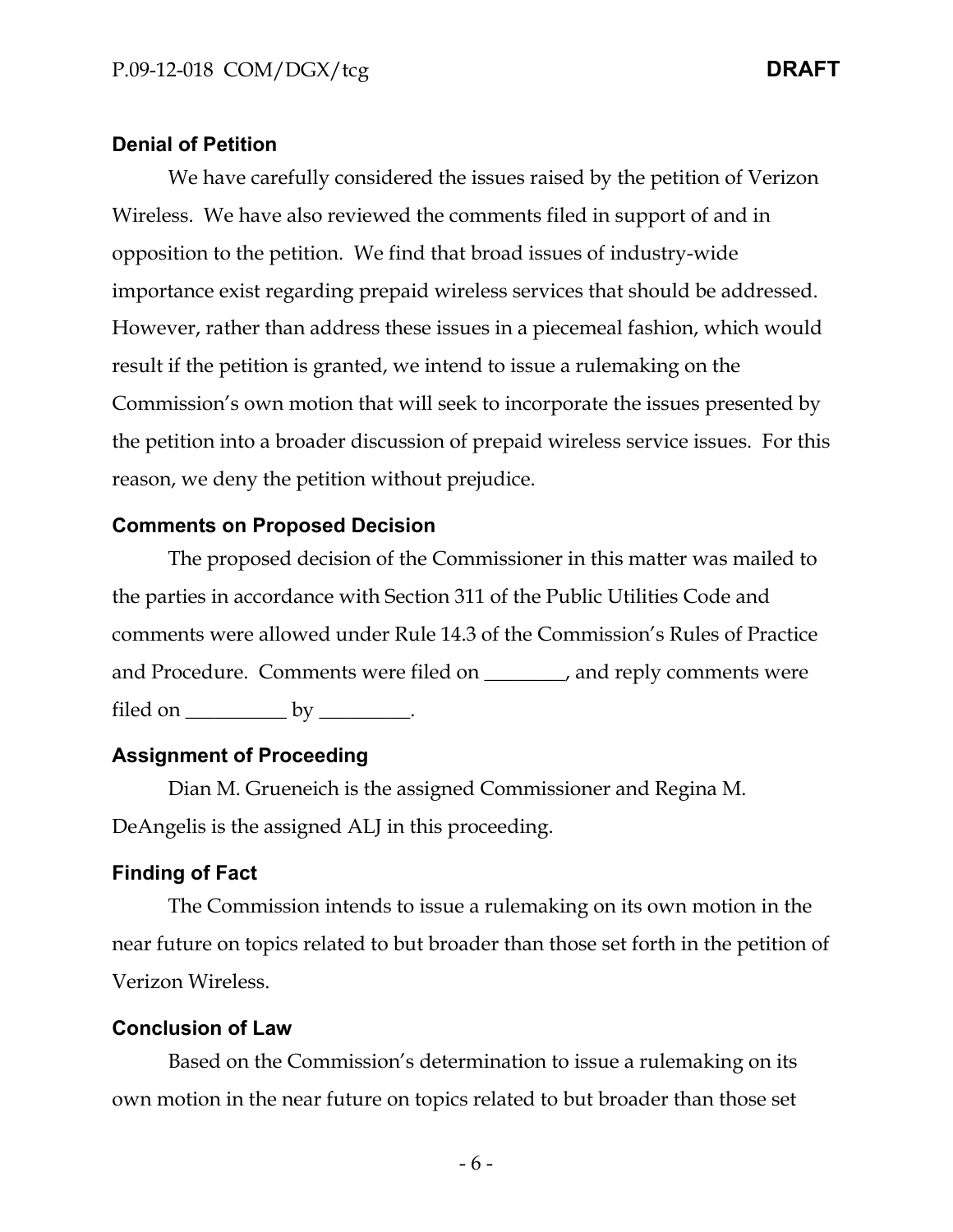forth in the petition of Verizon Wireless, we find it reasonable to deny the petition without prejudice.

## **O R D E R**

### Therefore, **IT IS ORDERED** that:

- 1. Petition (P.) 09-12-018 is denied without prejudice.
- 2. P.09-12-018 is closed.

This order is effective today.

Dated **Material Common Contract Contract Contract Contract Contract Contract Contract Contract Contract Contract Contract Contract Contract Contract Contract Contract Contract Contract Contract Contract Contract Contract C**